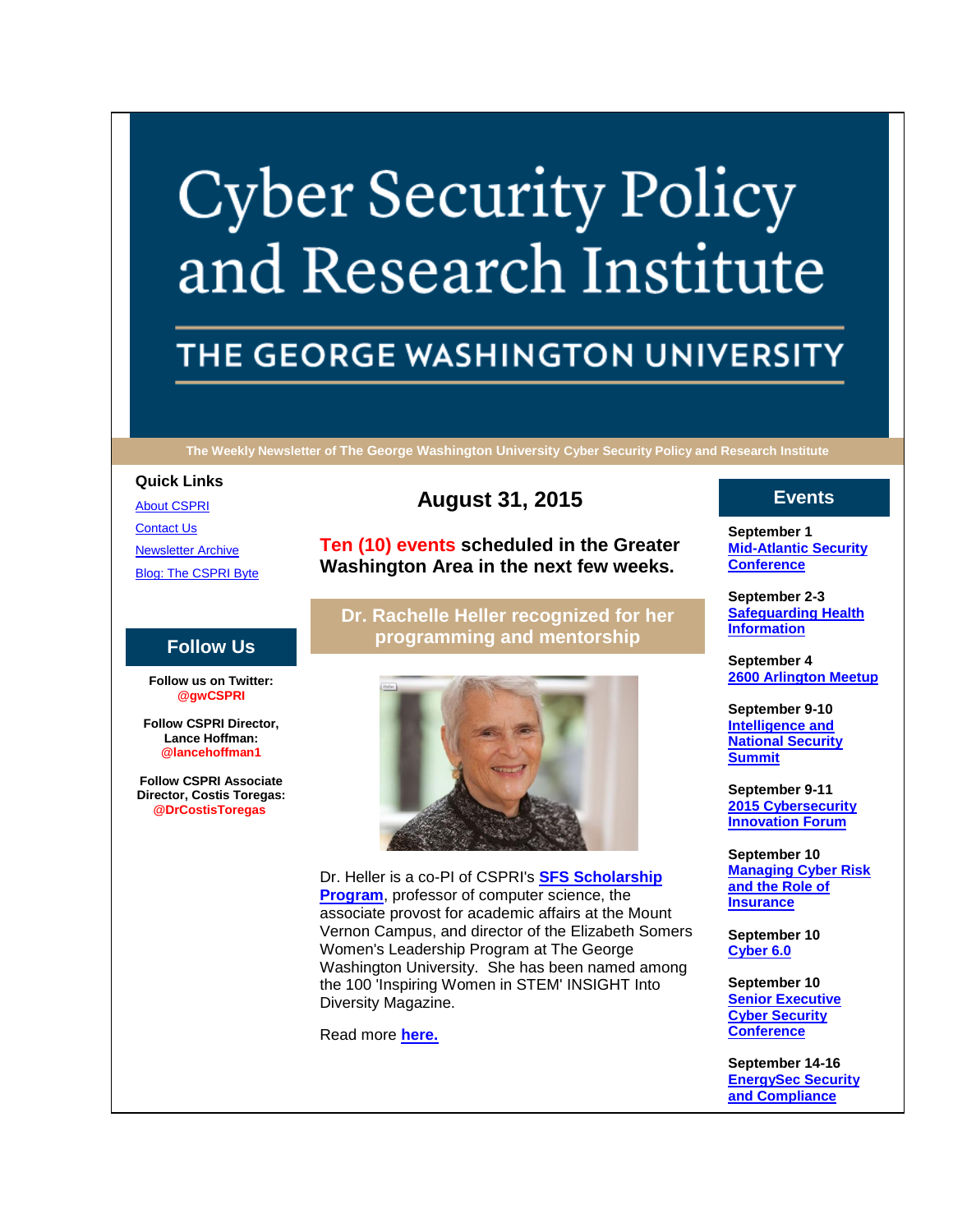## **Cyber Security Policy News**

#### **NSA Update**

-A federal court last week lifted an injunction against the National Security Agency's bulk spying program, overturning a lower court's 2013 stayed decision that had deemed the surveillance program "almost Orwellian" and likely unconstitutional, the National Journal reports. "A panel of three Republican-nominated judges on the D.C. Circuit Court of Appeals determined that a conservative activist and civilliberties groups did not have standing to challenge the constitutionality of the program, first exposed by former NSA contractor Edward Snowden two years ago," write Kaveh Waddell and Dustin Volz. "The judges reaffirmed Friday that the plaintiff did not demonstrate the "concrete and particularized" injury required to be able to sue because he could not prove that his own metadata was caught up in the NSA's dragnet. The panel did not rule directly on the legality of the program." Read more [here.](http://r20.rs6.net/tn.jsp?f=001EfedpbMQJ1SvqVRO7K8udZEL-B3fO0mwBZk23Q3CvHgmA2JXOvtG-bkTPXF-_hcoXE4NNSLkp14r1ZtCoQcW_UBZTAL33R6sYsxukycEqVbPpOEeFTxBayIgYSbjeh7-0zl5kech6qi94SsbVVLLkuVBSTzQ8cb7w-qtFWBq6JhxRUvOTDANtMytLNV7_-KC3CrC_CvwM908GlF-giY6HqWwCmRVZ9sHfwndEgWwJLk8x8YOIpVx1EEMiB3wEUrgs4q6AXn6fBRC6OqmCHkrCSAvUsOAM5eAgrUaebfeUL0=&c=SuwndBnxuG3veqycemUK1S6up7T-HjAlZ8JQjac8bhgP7dekuLTMfA==&ch=FzF9F-ysFfyj1CzB42TuuqXilSnMB2LQjdivEPpS79xf37tdNICweQ==)

#### **FTC Update**

-In a landmark decision, an appeals court ruled last week that the U.S. Federal Trade Commission does indeed have the authority to take action against companies that fail to protect customer data. "The U.S. Court of Appeals for the Third Circui[tupheld](http://r20.rs6.net/tn.jsp?f=001EfedpbMQJ1SvqVRO7K8udZEL-B3fO0mwBZk23Q3CvHgmA2JXOvtG-bkTPXF-_hcoEyqLyyHowwBb6s0WqdFlDh6UU5hti5aA9OPFU-Ns9_JQjS4Up8WoeLlPebwRcQi1dsi4QriGXT-UBR-KrSto5UvE0VwU8QX81X-u468iAOXV2CKixclAcWkx7GSneX6CJKHr9a2qxdrEvEzB9M_buX1KQspNH3zz14mblsLnRAai5dF8jNubyp-TuAgYGjIR07v9JGeCOjJxmBHvtv_E7gKRpDDOZmWi&c=SuwndBnxuG3veqycemUK1S6up7T-HjAlZ8JQjac8bhgP7dekuLTMfA==&ch=FzF9F-ysFfyj1CzB42TuuqXilSnMB2LQjdivEPpS79xf37tdNICweQ==) the FTC's 2012 lawsuit against hotel and timeshare operator Wyndham Worldwide, reports Computerworld. "The FTC filed a complaint against Wyndham for three data breaches in 2008 and 2009 that led to more than \$10.6 million in fraudulent charges," [writes](http://r20.rs6.net/tn.jsp?f=001EfedpbMQJ1SvqVRO7K8udZEL-B3fO0mwBZk23Q3CvHgmA2JXOvtG-bkTPXF-_hcosOzHAYTQLOvbHNJmhk1K63pchHjFPUk-rWgs0526yF7c3K3Qof_p1tHkSS6cpGAAxOH-NJyqwbROababXogRF8hLBlXxMPqFUNCrfKYZ6yOjc9bZ-k_1xkmN_UoGKNXrd-DBPdFAm3T8G_gVuO7gX2AB3RiSVM2Cv0yqnH_BxwxgkMf3qvDj1hnAAUwhOfcU76D0rzuSbnbvOtL8XAITaIxBYe-c8GA1cGzojNJXdEWMGAy-pBic-LBcGWv4T6uoe1Dqjf1rIos=&c=SuwndBnxuG3veqycemUK1S6up7T-HjAlZ8JQjac8bhgP7dekuLTMfA==&ch=FzF9F-ysFfyj1CzB42TuuqXilSnMB2LQjdivEPpS79xf37tdNICweQ==) Grant Gross. "Wyndham was one of two companies that had challenged the FTC's authority to enforce cybersecurity standards under the unfair and deceptive practices provisions of the FTC Act. Critics have argued the agency has no clearly defined cybersecurity standards for companies to follow."

#### **NIST releases guidelines for energy companies**

-The National Institutes of Standards and Technology (NIST) last week issued new guidelines that aim to teach energy companies to protect their digital and physical assets by using a platform that could let them see who has access to any part of a system at any time. As NextGov's Mohana Ravindranath reports, the federal government wants utilities companies to keep people from gaining unauthorized access to buildings, networks, data and control systems and potentially triggering power outages. Read the full story [here.](http://r20.rs6.net/tn.jsp?f=001EfedpbMQJ1SvqVRO7K8udZEL-B3fO0mwBZk23Q3CvHgmA2JXOvtG-bkTPXF-_hco01Dl1vN1fkhwPIaO36W9PZhtejqk_XESsyW0auWjY6W9BVN8CC1C_t6u6Z4N3QHkfujinOGCgE306eFPGIlMe1bHepOyHhlVevc1_pCPI-jLGysGdol68a8m5APJXOO8tOCI_zre8j526adJPNXFgutRASbH7MsP-PnhOBA2i_KF8HKTWCw47lnqVxNreQtugdgvDyscowuqjo9yho4BEJOYlPvIZOYXmM3BYKnIgtkRmvXrGSKGlDBYyL3uT4bvq6Im2R3KRKQhcwFlxjZK5DkkkTOaV65COAVpbk-KRWmUuemBCZ-0iPeC8uU4-mwIAQuFMFXeHq9MG_MGaB_oBuYMKj86FgY7nnq0Da2lszNk_iVdfgBLgk96S4lSoTg14rAe0B8WlZk=&c=SuwndBnxuG3veqycemUK1S6up7T-HjAlZ8JQjac8bhgP7dekuLTMfA==&ch=FzF9F-ysFfyj1CzB42TuuqXilSnMB2LQjdivEPpS79xf37tdNICweQ==)

#### **AP suing the Department of Justice**

-The Associated Press is suing the Department of Justice to unearth information about the government's use of a fake news story to catch a teenager suspected of calling in bomb threats, The Hill reports. "Along with the Reporters Committee for Freedom of the Press, the AP asked a district court on Thursday to force the department to turn over records regarding the FBI's impersonation of a journalist and creation of a fake story in 2007," [writes](http://r20.rs6.net/tn.jsp?f=001EfedpbMQJ1SvqVRO7K8udZEL-B3fO0mwBZk23Q3CvHgmA2JXOvtG-bkTPXF-_hcokEAT24CKCtdedy_3rSL42NsrQIYv9EGeGGbw8wyK_R_nGO-Rn3AXYJtNpLlLd_j-8fS4H4Ej-C4KJC1laWV_POZDzh6QI94gatNO0I9oLICb67wAgcM4hkKusKla0WraniI3AzS5jjwv4HLE8fywdOo30VjCSB3VndqBZw-mRwSHZdes1B8xkaiwH_FbqG1u&c=SuwndBnxuG3veqycemUK1S6up7T-HjAlZ8JQjac8bhgP7dekuLTMfA==&ch=FzF9F-ysFfyj1CzB42TuuqXilSnMB2LQjdivEPpS79xf37tdNICweQ==) Julian Hattem. "Last October, federal documents revealed that an FBI agent had [pretended to](http://r20.rs6.net/tn.jsp?f=001EfedpbMQJ1SvqVRO7K8udZEL-B3fO0mwBZk23Q3CvHgmA2JXOvtG-bkTPXF-_hcoI6SJoPHM8_SxYe4lLU_OPKjOh5UK6QmRAOf5f2gIRZLCc4zubgopb34n1KY3VSkpKw59f5CMXc0FzaDxLIeJwRpfITJNUwDOPleuZvMDYMsVs3B2Oxy4smE2JE2-H9_0kCqX4v9neVUzSQMsSkwyxoWWw-MKrACVv1g_82bzJQ2hxjvlB3iA1fB71m283KAB0___o5CekgM=&c=SuwndBnxuG3veqycemUK1S6up7T-HjAlZ8JQjac8bhgP7dekuLTMfA==&ch=FzF9F-ysFfyj1CzB42TuuqXilSnMB2LQjdivEPpS79xf37tdNICweQ==)  [be an AP reporter](http://r20.rs6.net/tn.jsp?f=001EfedpbMQJ1SvqVRO7K8udZEL-B3fO0mwBZk23Q3CvHgmA2JXOvtG-bkTPXF-_hcoI6SJoPHM8_SxYe4lLU_OPKjOh5UK6QmRAOf5f2gIRZLCc4zubgopb34n1KY3VSkpKw59f5CMXc0FzaDxLIeJwRpfITJNUwDOPleuZvMDYMsVs3B2Oxy4smE2JE2-H9_0kCqX4v9neVUzSQMsSkwyxoWWw-MKrACVv1g_82bzJQ2hxjvlB3iA1fB71m283KAB0___o5CekgM=&c=SuwndBnxuG3veqycemUK1S6up7T-HjAlZ8JQjac8bhgP7dekuLTMfA==&ch=FzF9F-ysFfyj1CzB42TuuqXilSnMB2LQjdivEPpS79xf37tdNICweQ==) in order to target a teenager suspected of making bomb threats to a local high school in 2007. The agent fabricated a draft of an AP story and placed it on a website made to look like *The Seattle Times* in order to plant malicious

**September 16 [GW Cyber Academy](http://r20.rs6.net/tn.jsp?f=001EfedpbMQJ1SvqVRO7K8udZEL-B3fO0mwBZk23Q3CvHgmA2JXOvtG-bwKC_QYzHTmW3yo51__oKWo4t7psK6Veg5-dNxE-7HZabGUg1_5FJrFJ7nMEETZ8c62pqYubQRfZFkXIhXER-QJDU9cdnCP-olqYAvmS6Tn5jq8CFToccKb3e39jHB5c439c32nXDiOIJNL5deIRGk=&c=SuwndBnxuG3veqycemUK1S6up7T-HjAlZ8JQjac8bhgP7dekuLTMfA==&ch=FzF9F-ysFfyj1CzB42TuuqXilSnMB2LQjdivEPpS79xf37tdNICweQ==)  [Open House](http://r20.rs6.net/tn.jsp?f=001EfedpbMQJ1SvqVRO7K8udZEL-B3fO0mwBZk23Q3CvHgmA2JXOvtG-bwKC_QYzHTmW3yo51__oKWo4t7psK6Veg5-dNxE-7HZabGUg1_5FJrFJ7nMEETZ8c62pqYubQRfZFkXIhXER-QJDU9cdnCP-olqYAvmS6Tn5jq8CFToccKb3e39jHB5c439c32nXDiOIJNL5deIRGk=&c=SuwndBnxuG3veqycemUK1S6up7T-HjAlZ8JQjac8bhgP7dekuLTMfA==&ch=FzF9F-ysFfyj1CzB42TuuqXilSnMB2LQjdivEPpS79xf37tdNICweQ==)**

**Click [here](http://r20.rs6.net/tn.jsp?f=001EfedpbMQJ1SvqVRO7K8udZEL-B3fO0mwBZk23Q3CvHgmA2JXOvtG-S6muAYNVeI7bg8PGf33YGIZsOHLM_ivM67gaOmjxEcu6PBPuh6Di5dkbR_kvBUJHATKuVjgc0yYvE1VkTjwj9-DtQR4uqNWiEuQHoRnZcw1M-fLZRexbehKwHU1DOE7dJTlOCO7f_YnR8V8N15Um9ENuQkm60R3kw==&c=SuwndBnxuG3veqycemUK1S6up7T-HjAlZ8JQjac8bhgP7dekuLTMfA==&ch=FzF9F-ysFfyj1CzB42TuuqXilSnMB2LQjdivEPpS79xf37tdNICweQ==) for detailed descriptions**